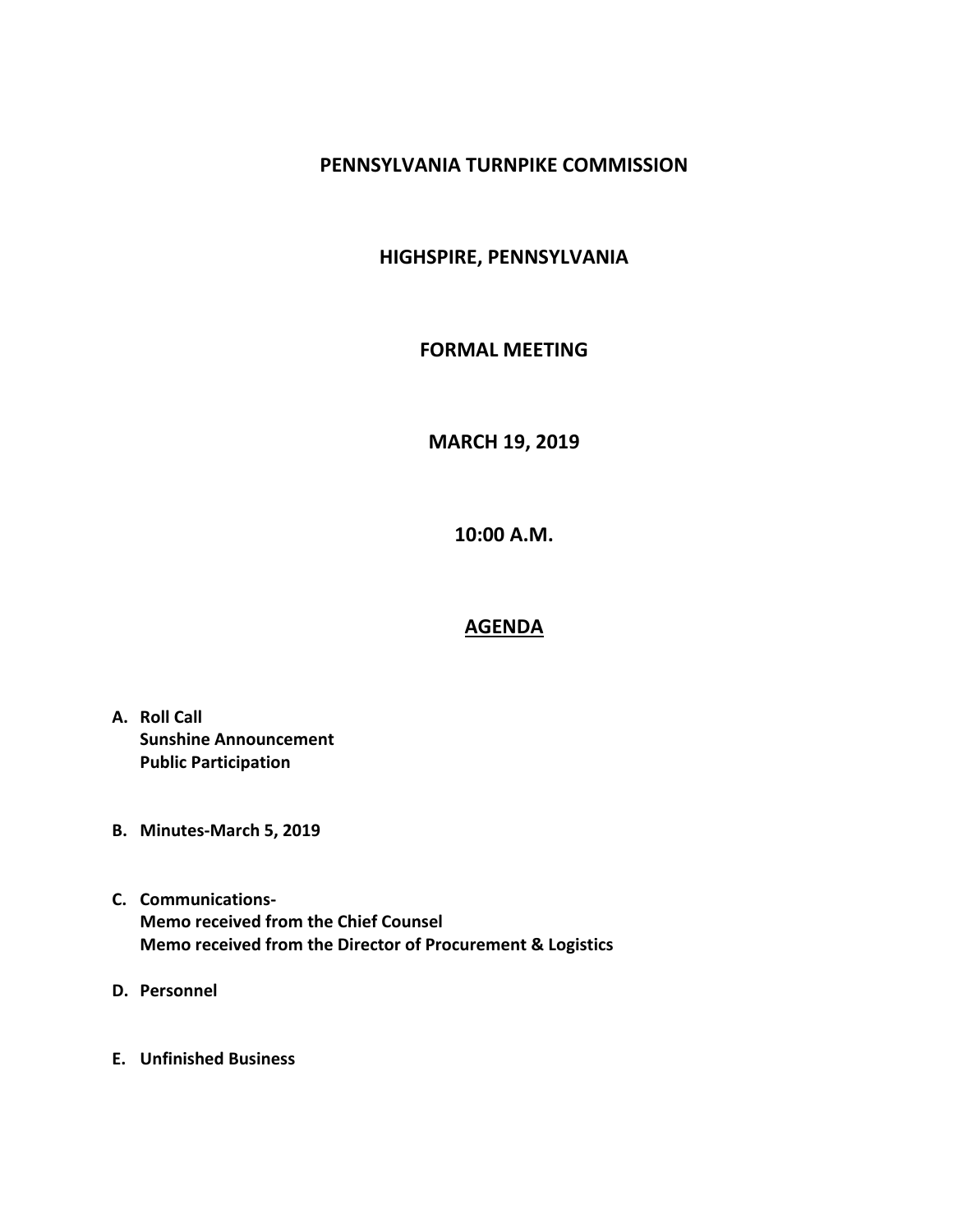- **1. Approve revisions to Policy Letters and Rescind Policy Letters for the items listed in memos "a" and "b":**
	- **a. Adopt Policy 2.23, Fair Employment Practices Committee, to inform personnel of their duties and responsibilities regarding fair employment practices and to reaffirm policies and procedures set forth in Policy Letter 2.02, Equal Employment Opportunity and Policy Letter 3.03, Sexual Harassment and Sexual Discrimination; and rescind Policy 2.02 and Policy 3.03 as they are merged into Policy 2.23;**
	- **b. Revise Policy Letter 2.01, Americans with Disabilities Amendment Act, to reflect operational changes, to be consistent with the Fair Employment Practices Committee policy and to comply with federal, state and local laws regarding disability related employment.**
- **2. Approve the negotiation and execution of the Agreements, Amendments and a Supplemental Agreement for the items listed in memos "a" through "e":**
	- **a. Amendment to our agreement with PMA Companies for Third Party Administrator services for the Self-Insured General and Auto Liability programs, exercising the option to renew the agreement for an additional year (July 27, 2019 – July 26, 2020), at a cost of \$51,250.00; also authorize advertising for General and Auto Liability Third Party Claims Administrator (TPA) services;**
	- **b. Supplemental Reimbursement Agreement with the Township of Falls Authority for the Township to provide inspection services for the facility relocation work necessary for the I-95/I-276 Interchange project; for an additional \$33,196.79;**
	- **c. Amendment to our agreement with Trion for COBRA administration services, exercising the option to renew the agreement for an additional year (September 1, 2019 - August 31, 2020), at an approximate cost of \$3,600.00;**
	- **d. Settlement Agreement and Release in the case, Toni A. Carran v PTC;**
	- **e. Agreement with BestPass, Inc. for the payment of tolls by customers who purchase vehicles embedded with an Integrated Toll Module (ITM) device that is registered with the Commission.**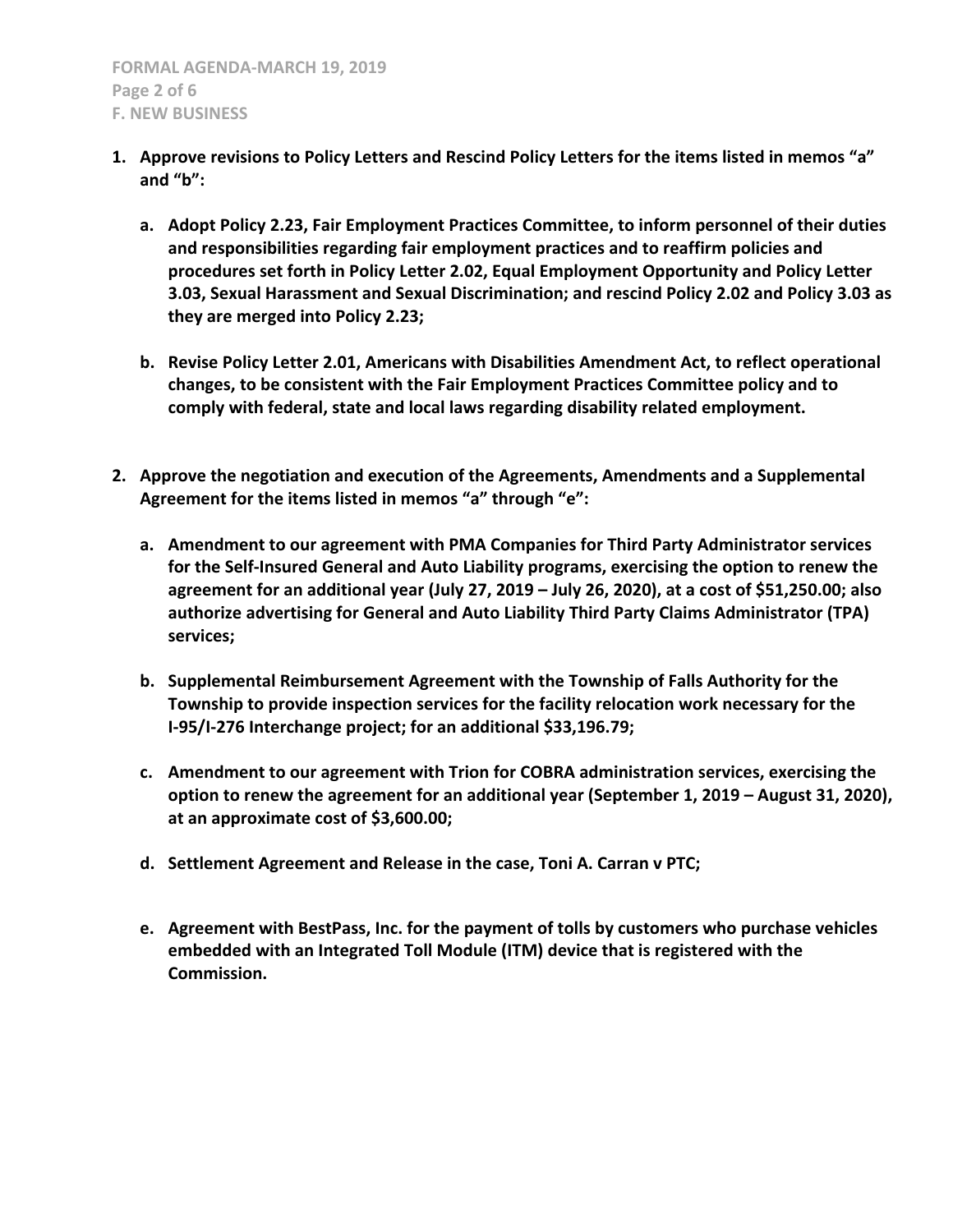- **3. Approve the Right-of-Way Requests for the items listed in memos "a" and "b":**
	- **a. Acquisition of Right-of-Way #14003-A (Pennsylvania Department of Transportation), a partial take parcel necessary for the total reconstruction project from MP 28.00 to MP 31.00 by authorizing the appropriate commission officials to execute the required Interagency Agreement, as prepared and approved by the Legal Department; and authorize the execution of other documents that may be required to effectuate the property transfer;**
	- **b. Acquisition of Right-of-Way #14S311 (Matthew C. Holden), a total take parcel necessary for construction of the Mon/Fayette Expressway by authorizing payment of \$105,203.55 representing fair market value and pro-rated taxes to Fee Simple Settlement LLC, escrow agent; authorize the appropriate Commission officials to execute the Agreement of Sale and other documents that may be required for closing; authorize the payment of additional statutory damages as calculated by the Right-of-Way Administrator and approved by the Chief Counsel; and payment of fair market value to the property owner is contingent upon his delivery of a deed as prepared by the Legal Department.**
- **4. Approve advertising for Contract #T-355.00P002-3-06 for the replacement of Bridge DB-242 (S-36013) at MP 355.62.**
- **5. Approve Issuance of Purchase Orders for the items listed in memos "a" and "b":**
	- **a. Environmental Systems Research Institute GIS software maintenance and support (March 24, 2019 – March 23, 2020), utilizing the Commonwealth's contract with Environmental Systems Research Institute; at a total award of \$250,210.21;**
	- **b. Job Order Contracts (JOC), exercising the option to renew the agreements for an additional two-years (April 2, 2019 – April 8, 2021): GENERAL**

| <b>GENEKAL</b>                  |                  |                   |
|---------------------------------|------------------|-------------------|
| <b>Clark Contractors, Inc.</b>  | \$3,200,000.00   | <b>District 1</b> |
| <b>Clark Contractors, Inc.</b>  | \$1,200,000.00   | <b>District 2</b> |
| <b>Clark Contractors, Inc.</b>  | \$1,700,000.00   | <b>District 3</b> |
| <b>Clark Contractors, Inc.</b>  | \$750,000.00     | <b>District 4</b> |
| <b>Clark Contractors, Inc.</b>  | \$1,800,000.00   | <b>District 5</b> |
| <b>TOTAL RENEWAL-GENERAL</b>    | \$8,650,000.00   |                   |
|                                 |                  |                   |
| <b>ELECTRICAL</b>               |                  |                   |
| TSB Inc d/b/a Schultheis        | \$1,000,000.00   | <b>District 1</b> |
| TSB Inc d/b/a Schultheis        | \$1,000,000.00   | <b>District 2</b> |
| I.B. Abel, Inc.                 | 250,000.00<br>S. | <b>District 3</b> |
| <b>Clark Contractors, Inc.</b>  | 250,000.00<br>\$ | <b>District 4</b> |
| I.B. Abel, Inc.                 | \$250,000.00     | <b>District 5</b> |
| <b>TOTAL RENEWAL-ELECTRICAL</b> | \$2,750,000.00   |                   |
|                                 |                  |                   |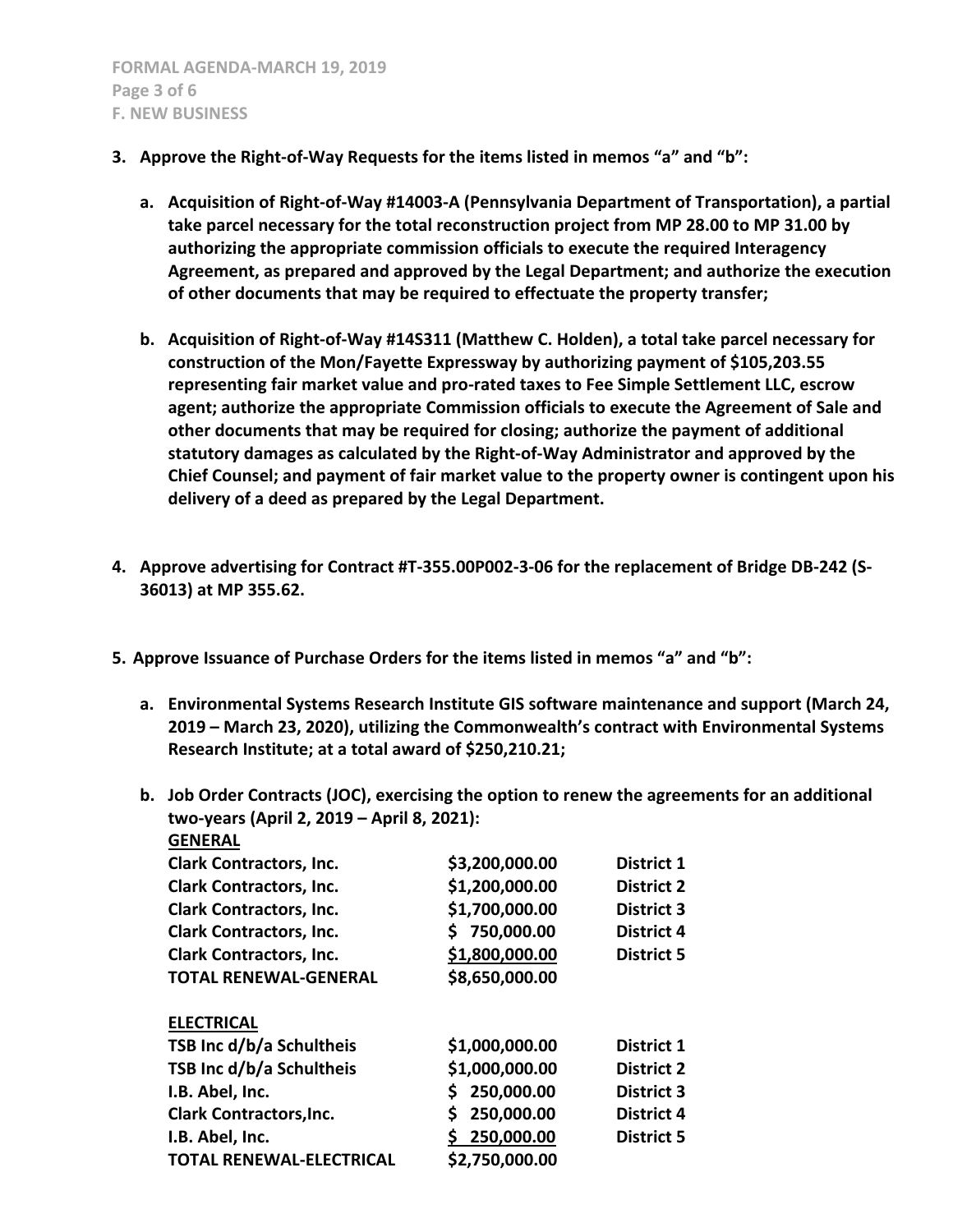**FORMAL AGENDA-MARCH 19, 2019 Page 4 of 6 F. NEW BUSINESS**

| <b>PLUMBING</b>                  |                   |                   |
|----------------------------------|-------------------|-------------------|
| <b>Clark Contractors, Inc.</b>   | \$<br>600,000.00  | District 1        |
| <b>Clark Contractors, Inc.</b>   | \$<br>250,000.00  | <b>District 2</b> |
| <b>Lobar Associates</b>          | \$<br>250,000.00  | <b>District 3</b> |
| <b>Clark Contractors, Inc.</b>   | \$<br>250,000.00  | <b>District 4</b> |
| <b>Lobar Associates</b>          | \$.<br>250,000.00 | <b>District 5</b> |
| <b>TOTAL RENEWAL-PLUMBING</b>    | \$1,600,000.00    |                   |
|                                  |                   |                   |
| <b>HVAC</b>                      |                   |                   |
| <b>MARC-Service, Inc.</b>        | \$1,000,000.00    | <b>District 1</b> |
| <b>MARC-Service, Inc.</b>        | \$250,000.00      | <b>District 2</b> |
| <b>Blanski Energy Management</b> | S.<br>250,000.00  | <b>District 3</b> |
| <b>Blanski Energy Management</b> | \$<br>250,000.00  | <b>District 4</b> |
| <b>Blanski Energy Management</b> | \$250,000.00      | <b>District 5</b> |
| <b>TOTAL RENEWAL-HVAC</b>        | \$2,000,000.00    |                   |
| <b>TOTAL JOC RENEWAL:</b>        | \$15,000,000.00   |                   |
|                                  |                   |                   |

- **6. Approve the Award of Contracts for the items listed in memos "a" through "c":**
	- **a. Contract #S-006.00X002-3-13 for installation of signs along the Southern Beltway SR 576, Section 55S between MP S0.00 and MP S19.53, to the lowest responsive and responsible bidder, Power Contracting Company; at a not-to-exceed amount of \$11,827,818.48 and a contingency of \$550,000.00;**
	- **b. Contract #T-009.00R001-3-02 for bituminous resurfacing between MP 9.26 and MP 19.47, to the lowest responsive and responsible bidder, Lindy Paving, Inc.; at a not-to-exceed amount of \$37,225,617.28 and a contingency of \$1,500,000.00;**
	- **c. Contract #T-252.39S001-3-02 for painting and fencing replacement at various bridge locations between MP 252.39 and MP 261.47, to the lowest responsive and responsible bidder, Amari Painting & Lining LLC; at a total award of \$1,423,440.00 and a contingency of \$50,000.00.**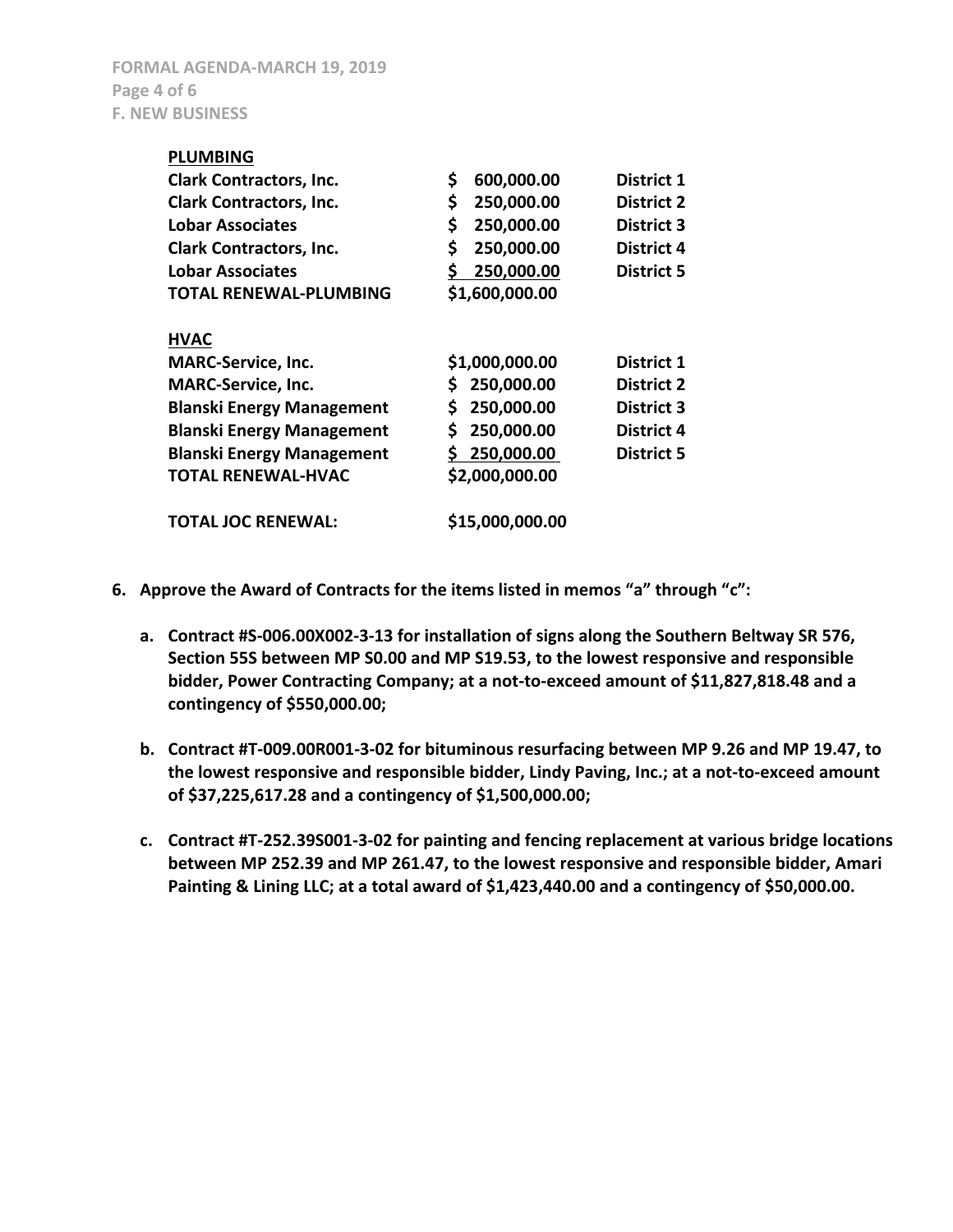- **7. Approve the Change Orders and Final Payments for the items listed in memos "a" through "d":**
	- **a. Change Order #1 and Final Payment for Contract #EN-00184-03-05 for bridge repairs between MP A20.00 and MP A130.64 with J.P.S. Construction Co., Inc., for a decrease of \$338,666.44 to reflect the cost of the completed work authorizations and a 170-day time extension due to delays with the execution of agreements with the adjacent railroad; for a final contract amount of \$2,161,333.56 and final amount due to the contractor of \$108,066.68;**
	- **b. Change Order #6 for Contract T-355.00P001-3-14 for widening and reconstruction of S.R. 0095, Section D20, with James D. Morrissey, Inc. for an increase of \$1,074,811.61 to balance items to actual work completed, changes for drainage, guiderail connectors, tree removal, excavation, superpave mixes, concrete curb, pavement markings, guiderail, geotextile, temporary impact attenuators, erosion control, R-4 and R-5 rock, galvanized structural steel and binder mix; for a revised not-to-exceed amount of \$123,200,045.74;**
	- **c. Change Order #1 and Final Payment for Contract #A-115.00R001-3-02 for bituminous resurfacing between MP A115.00 and MP A120.40 with Pennsy Supply, Inc. for a decrease of \$271,035.66 to balance items to actual work completed, changes for bridge deck repairs, concrete patching, payment adjustments for asphalt materials, concrete barrier, impact attenuator, E-Zpass and Toll By Plate fees, a 19-day time extension due to weather; for a final contract value of \$8,696,505.29 and final amount due to the contractor of \$423,800.33;**
	- **d. Change Order #2 and Final Payment for Contract #T-122.16F001-3-02 for western training facility renovations at MP 122.16 EB with JC Orr & Son, Inc., for a decrease of \$5,354.50 to balance items to actual work completed; for a final contract value of \$1,836,205.12 and final amount due to the contractor of \$36,724.10.**
- **8. Approve the negotiation and execution of the Supplemental Agreements for the items listed in memos "a" through "c":**
	- **a. Supplemental Agreement #2 for design services for the Southern Beltway, US 22 to I-79, Section 55A-2 with AECOM Technical Services, Inc., for an increase of \$750,000.00 for additional consultation during construction, AMD monitoring, field support and shop drawing reviews; for a revised not-to-exceed amount of \$11,450,000.00;**
	- **b. Supplemental Agreement #11 for environmental services for the I-95/I-276 Interchange project with KCI Technologies, Inc., for an increase of \$469,120.74 for preliminary environmental and engineering analysis associated with the Delaware River Bridge replacement alternatives analysis; for a revised not-to-exceed amount of \$17,139,098.95;**
	- **c. Supplemental Agreement #2 for Fiber Optic Broadband Network project support with Gannett Fleming, Inc. to assist in development of an RFP and the selection process of a firm that can provide the needed operation and maintenance services for the new Network.**